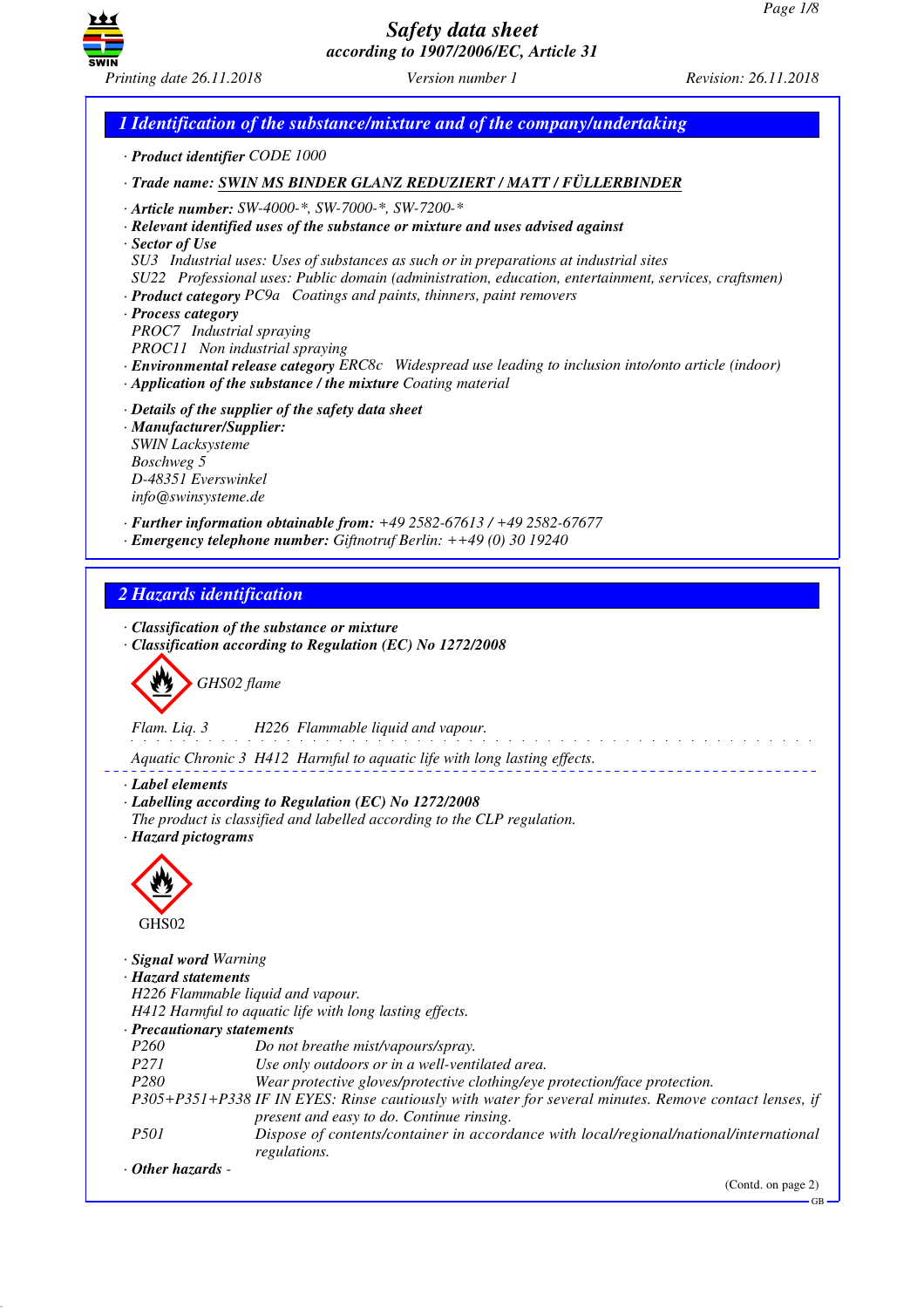

*Trade name: SWIN MS BINDER GLANZ REDUZIERT / MATT / FÜLLERBINDER*

(Contd. of page 1)

- *· PBT: Not applicable.*
- *· vPvB: Not applicable.*

#### *3 Composition/information on ingredients*

#### *· Chemical characterisation: Mixtures*

*· Description: Mixture of substances listed below with nonhazardous additions.*

| <b>Dangerous components:</b>                                                                           |                                                                                                                                                                                             |                    |
|--------------------------------------------------------------------------------------------------------|---------------------------------------------------------------------------------------------------------------------------------------------------------------------------------------------|--------------------|
| CAS: 123-86-4<br>EINECS: 204-658-1<br>Reg.nr.: 01-2119485493-29-XXXX                                   | n-butyl acetate<br>◆ Flam. Liq. 3, H226; ◇ STOT SE 3, H336                                                                                                                                  | $10 - 25%$         |
| CAS: 108-65-6<br>EINECS: 203-603-9<br>Reg.nr.: 01-2119475791-29-XXXX                                   | 2-methoxy-1-methylethyl acetate<br>$\otimes$ Flam. Liq. 3, H226                                                                                                                             | $10 - 25%$         |
| EC number: 918-668-5<br>Reg.nr.: 01-02119455851-35-XXXX                                                | Hydocarbons, C9-C15, Aromatics<br>$\otimes$ Flam. Liq. 3, H226; $\otimes$ Asp. Tox. 1, H304; $\otimes$ Aquatic<br>Chronic 2, $\hat{H}$ 411; $\triangle$ STOT SE 3, H335-H336                | $2.5 - 10\%$       |
| CAS: 1330-20-7<br>EINECS: 215-535-7<br>Reg.nr.: 01-2119488216-32-XXXX                                  | xvlene<br>◈ Flam. Liq. 3, H226; ♦ STOT RE 2, H373; Asp. Tox. 1,<br>H304; $\Diamond$ Acute Tox. 4, H312; Acute Tox. 4, H332; Skin<br>Irrit. 2, H315; Eye Irrit. 2, H319; STOT SE 3, H335     | $\leq 2.5\%$       |
| CAS: 64742-95-6<br>EINECS: 265-199-0<br>Reg.nr.: 01-2119486773-24-XXXX                                 | Solvent naphtha (petroleum), light arom.<br>$\otimes$ Flam. Liq. 3, H226; $\otimes$ Asp. Tox. 1, H304; $\otimes$ Aquatic<br>Chronic 2, H411; $\Diamond$ Acute Tox. 4, H332; STOT SE 3, H335 | $\mathcal{L}2.5\%$ |
| CAS: 112-07-2<br>EINECS: 203-933-3<br>Reg.nr.: 01-2119475112-47-XXXX<br>$\blacksquare$<br>$\mathbf{r}$ | 2-butoxyethyl acetate<br>$\langle$ Acute Tox. 4, H312; Acute Tox. 4, H332<br>$1.1 \t1.1 \t1.1$<br>$\mathbf{1}$<br>$\sqrt{1}$                                                                | $\leq 2.5\%$       |

*· Additional information: For the wording of the listed hazard phrases refer to section 16.*

#### *4 First aid measures*

- *· General information: Personal protection for the First Aider.*
- *· After inhalation:*
- *Supply fresh air.*
- *Seek medical treatment in case of complaints.*
- *· After skin contact:*
- *Immediately wash with water and soap and rinse thoroughly. If skin irritation continues, consult a doctor.*
- *· After eye contact:*
- *Rinse opened eye for several minutes under running water. If symptoms persist, consult a doctor.*
- *· After swallowing: Do not induce vomiting; call for medical help immediately.*
- *· Information for doctor:*
- *· Most important symptoms and effects, both acute and delayed No further relevant information available.*
- *· Indication of any immediate medical attention and special treatment needed*
- *No further relevant information available.*

# *5 Firefighting measures*

- *· Extinguishing media*
- *· Suitable extinguishing agents:*
- *CO2, powder or water spray. Fight larger fires with water spray or alcohol resistant foam.*
- *· For safety reasons unsuitable extinguishing agents: Water with full jet*

*<sup>·</sup> Description of first aid measures*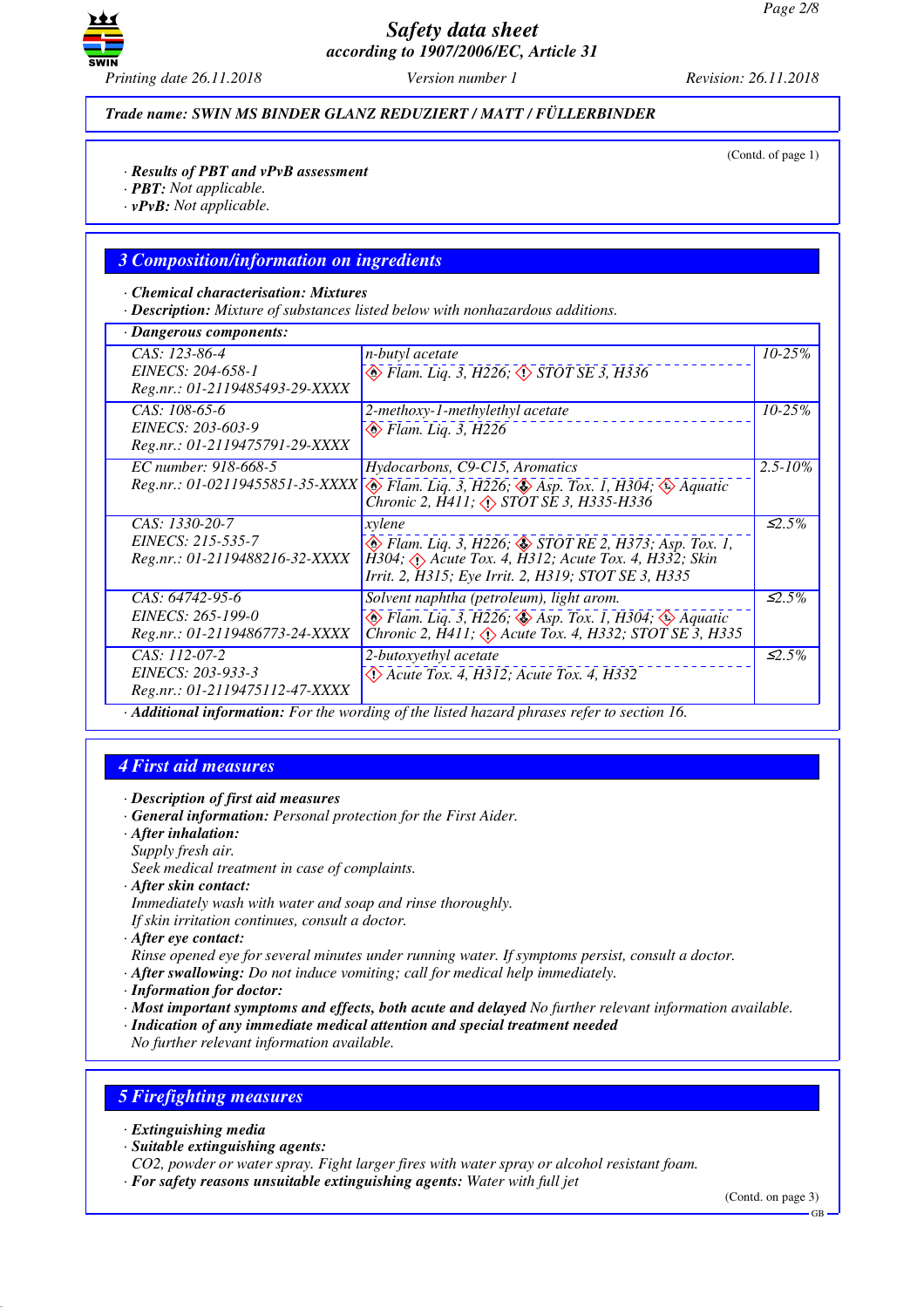

*Trade name: SWIN MS BINDER GLANZ REDUZIERT / MATT / FÜLLERBINDER*

(Contd. of page 2)

- *· Special hazards arising from the substance or mixture No further relevant information available.*
- *· Advice for firefighters*
- *· Protective equipment: Mouth respiratory protective device.*

### *6 Accidental release measures*

- *· Personal precautions, protective equipment and emergency procedures Wear protective equipment. Keep unprotected persons away. Ensure adequate ventilation*
- *· Environmental precautions: Do not allow to enter sewers/ surface or ground water.*
- *· Methods and material for containment and cleaning up: Absorb with liquid-binding material (sand, diatomite, acid binders, universal binders, sawdust). Dispose contaminated material as waste according to item 13.*
- *· Reference to other sections See Section 7 for information on safe handling. See Section 8 for information on personal protection equipment.*

# *7 Handling and storage*

#### *· Handling:*

- *· Precautions for safe handling Ensure good ventilation/exhaustion at the workplace. Restrict the quantity stored at the work place.*
- *· Information about fire and explosion protection: Fumes can combine with air to form an explosive mixture. Flammable gas-air mixtures may form in empty receptacles. Keep ignition sources away - Do not smoke. Use explosion-proof apparatus / fittings and spark-proof tools. Protect against electrostatic charges.*
- *· Conditions for safe storage, including any incompatibilities*
- *· Storage:*
- *· Requirements to be met by storerooms and receptacles: Provide solvent resistant, sealed floor.*
- *Suitable material for receptacles and pipes: steel or stainless steel.*
- *· Information about storage in one common storage facility: Not required.*
- *· Further information about storage conditions: Keep container tightly sealed.*
- *· Specific end use(s) No further relevant information available.*

# *8 Exposure controls/personal protection*

- *· Additional information about design of technical facilities: No further data; see item 7.*
- *· Control parameters*
- *· Ingredients with limit values that require monitoring at the workplace:*

#### *123-86-4 n-butyl acetate*

- *WEL Short-term value: 966 mg/m³, 200 ppm Long-term value: 724 mg/m³, 150 ppm*
- *108-65-6 2-methoxy-1-methylethyl acetate WEL Short-term value: 548 mg/m³, 100 ppm*
	- *Long-term value: 274 mg/m³, 50 ppm Sk*

#### *112-07-2 2-butoxyethyl acetate*

*WEL Short-term value: 332 mg/m³, 50 ppm Long-term value: 133 mg/m³, 20 ppm Sk*

(Contd. on page 4)

GB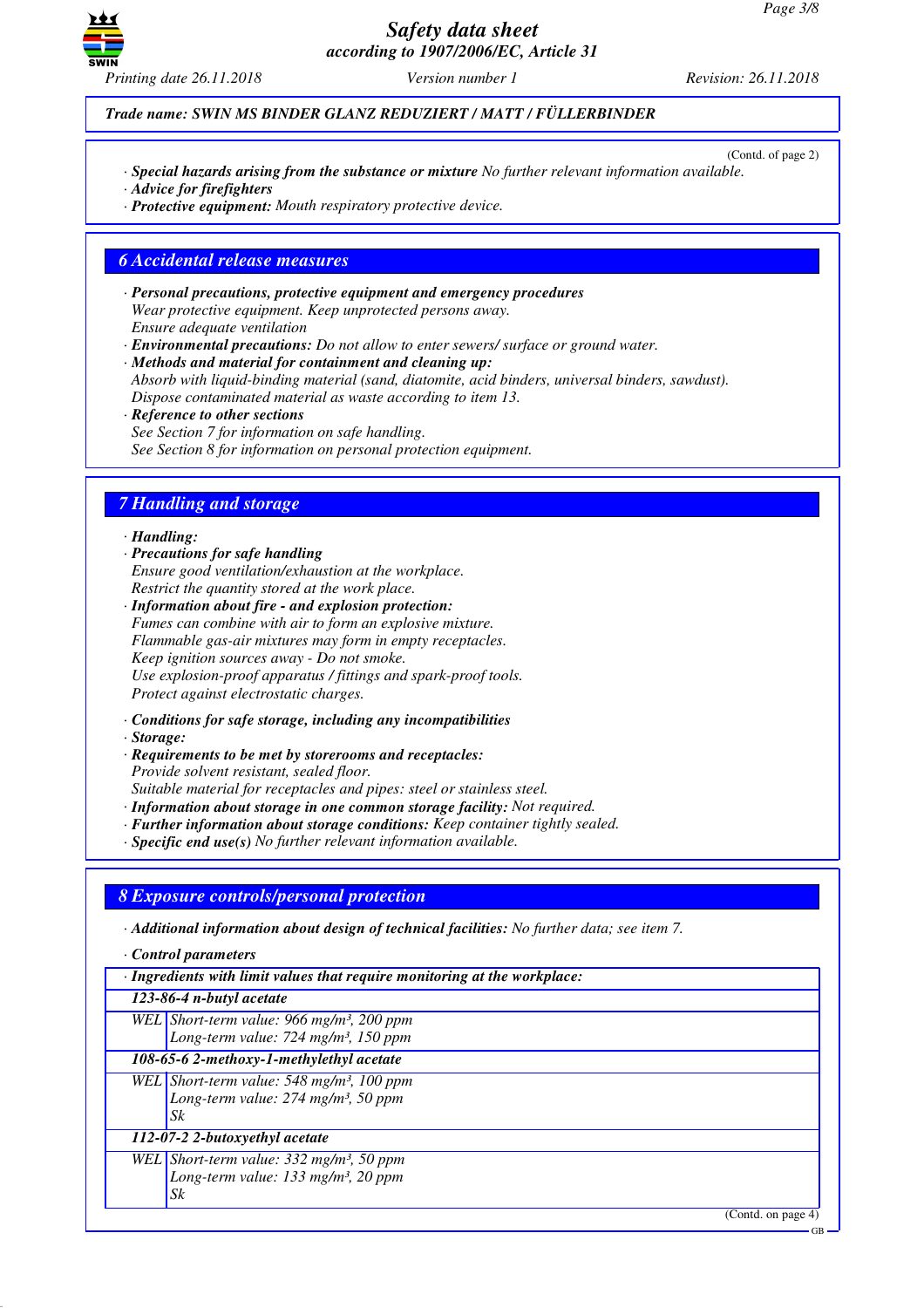

# *Trade name: SWIN MS BINDER GLANZ REDUZIERT / MATT / FÜLLERBINDER*

| (Contd. of page 3)<br>· <b>Additional information:</b> The lists valid during the making were used as basis.      |  |
|-------------------------------------------------------------------------------------------------------------------|--|
|                                                                                                                   |  |
| · Exposure controls<br>· Personal protective equipment:                                                           |  |
| · General protective and hygienic measures:                                                                       |  |
| Keep away from foodstuffs, beverages and feed.                                                                    |  |
| Wash hands before breaks and at the end of work.                                                                  |  |
| Do not inhale gases / fumes / aerosols.                                                                           |  |
| Avoid contact with the eyes and skin.                                                                             |  |
| · Respiratory protection:                                                                                         |  |
| Use suitable respiratory protective device in case of insufficient ventilation.                                   |  |
| In case of brief exposure or low pollution use respiratory filter device. In case of intensive or longer exposure |  |
| use self-contained respiratory protective device.                                                                 |  |
| Filter A2/P2                                                                                                      |  |
| · Protection of hands:                                                                                            |  |
| Only use chemical-protective gloves with CE-labelling of category III.                                            |  |
| Protective gloves                                                                                                 |  |
| Preventive skin protection by use of skin-protecting agents is recommended.                                       |  |
| · Material of gloves                                                                                              |  |
| The selection of the suitable gloves does not only depend on the material, but also on further marks of quality   |  |
| and varies from manufacturer to manufacturer. As the product is a preparation of several substances, the          |  |
| resistance of the glove material can not be exactly calculated in advance and has therefore to be checked         |  |
| prior to the application.                                                                                         |  |
| As protection from splashes gloves made of the following materials are suitable:                                  |  |
| Nitrile rubber (Ansell Sol-Vex®)                                                                                  |  |
| Recommended thickness of the material: $\geq 0.4$ mm<br>· Penetration time of glove material                      |  |
| Value for the permeation: Level $\leq$ 1                                                                          |  |
| The exact break through time has to be found out by the manufacturer of the protective gloves and has to be       |  |
| observed.                                                                                                         |  |
| $\cdot$ For the permanent contact => 480 minutes gloves made of the following materials are suitable:             |  |
| HPPE-laminatet film (Ansell Barrier®)                                                                             |  |
| $\cdot$ Eye protection:                                                                                           |  |
|                                                                                                                   |  |
| Tightly sealed goggles                                                                                            |  |
|                                                                                                                   |  |
| $\cdot$ Body protection:                                                                                          |  |
| Protective clothing, anti-static (TYVEK® CLASSIC PLUS)                                                            |  |
| Safety shoes/boots, antstatic                                                                                     |  |
|                                                                                                                   |  |
|                                                                                                                   |  |
| <b>9 Physical and chemical properties</b>                                                                         |  |

| · Information on basic physical and chemical properties<br>· General Information |                   |                    |
|----------------------------------------------------------------------------------|-------------------|--------------------|
| $\cdot$ Appearance:                                                              |                   |                    |
| Form:                                                                            | Fluid             |                    |
| Colour:                                                                          | <i>Colourless</i> |                    |
| $\cdot$ Odour:                                                                   | <i>Fruit-like</i> |                    |
| • Odour threshold:                                                               | Not determined.   |                    |
| $\cdot$ pH-value                                                                 | Not applicable.   |                    |
|                                                                                  |                   | (Contd. on page 5) |

GB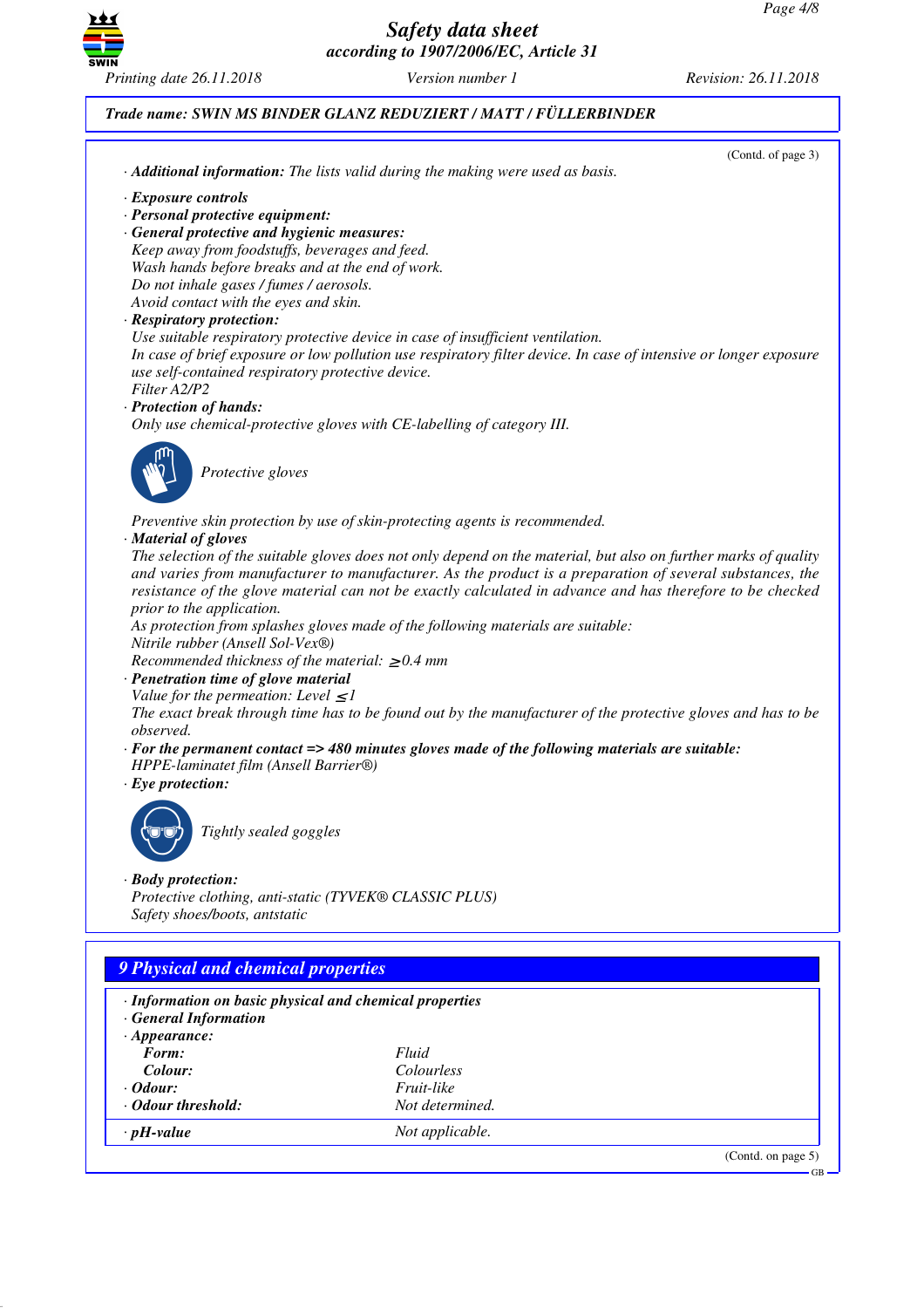

### *Trade name: SWIN MS BINDER GLANZ REDUZIERT / MATT / FÜLLERBINDER*

|                                                                                                                                         | (Contd. of page 4)                                                                                               |
|-----------------------------------------------------------------------------------------------------------------------------------------|------------------------------------------------------------------------------------------------------------------|
| $\cdot$ Change in condition<br>Melting point/freezing point:<br>Initial boiling point and boiling range: $124 \text{ }^{\circ}\text{C}$ | Undetermined.                                                                                                    |
| · Flash point:                                                                                                                          | $23 - 60 °C$                                                                                                     |
| · Flammability (solid, gas):                                                                                                            | Not applicable.                                                                                                  |
| · Ignition temperature:                                                                                                                 | 270 °C                                                                                                           |
| $\cdot$ Decomposition temperature:                                                                                                      | Not determined.                                                                                                  |
| $\cdot$ Auto-ignition temperature:                                                                                                      | Product is not selfigniting.                                                                                     |
| $\cdot$ Explosive properties:                                                                                                           | Product is not explosive. However, formation of explosive air/<br>vapour mixtures are possible.                  |
| · Explosion limits:<br>Lower:<br><b>Upper:</b>                                                                                          | 1.2 Vol $\%$<br>$10.8$ Vol %                                                                                     |
| $\cdot$ Vapour pressure at 20 °C:                                                                                                       | $10.7$ $hPa$                                                                                                     |
| $\cdot$ Density<br>· Relative density<br>· Vapour density<br>$\cdot$ Evaporation rate                                                   | $1.20 - 1.45$ g/ml<br>Not determined.<br>Not determined.<br>Not determined.                                      |
| · Solubility in / Miscibility with<br>water:                                                                                            | Not miscible or difficult to mix.                                                                                |
| · Partition coefficient: n-octanol/water:                                                                                               | Not determined.                                                                                                  |
| · Viscosity:<br>$\cdot$ Dynamic:<br>$\cdot$ Kinematic at 20 $\degree$ C:<br>$\cdot$ Other information                                   | DIN 53211 (6 mm) - 58 sec<br>Not determined.<br>$100 s$ (ISO 6 mm)<br>No further relevant information available. |

# *10 Stability and reactivity*

*· Reactivity No further relevant information available.*

*· Chemical stability*

- *· Thermal decomposition / conditions to be avoided: No decomposition if used according to specifications.*
- *· Possibility of hazardous reactions No dangerous reactions known.*
- *· Conditions to avoid No further relevant information available.*
- *· Incompatible materials: No further relevant information available.*
- *· Hazardous decomposition products: No dangerous decomposition products known.*

# *11 Toxicological information*

*· Information on toxicological effects*

*· Acute toxicity Based on available data, the classification criteria are not met.*

|        | · LD/LC50 values relevant for classification:       |                          |  |
|--------|-----------------------------------------------------|--------------------------|--|
|        | 64742-95-6 Solvent naphtha (petroleum), light arom. |                          |  |
| Oral   | LD <sub>50</sub>                                    | $>6,800$ mg/kg (rat)     |  |
| Dermal | LD50                                                | $\geq 3,400$ mg/kg (rab) |  |
|        | Inhalative $ LCS0/4 h  > 10.2$ mg/l (rat)           |                          |  |

*· Primary irritant effect:*

*· Skin corrosion/irritation Based on available data, the classification criteria are not met.*

*· Serious eye damage/irritation Based on available data, the classification criteria are not met.*

(Contd. on page 6)

GB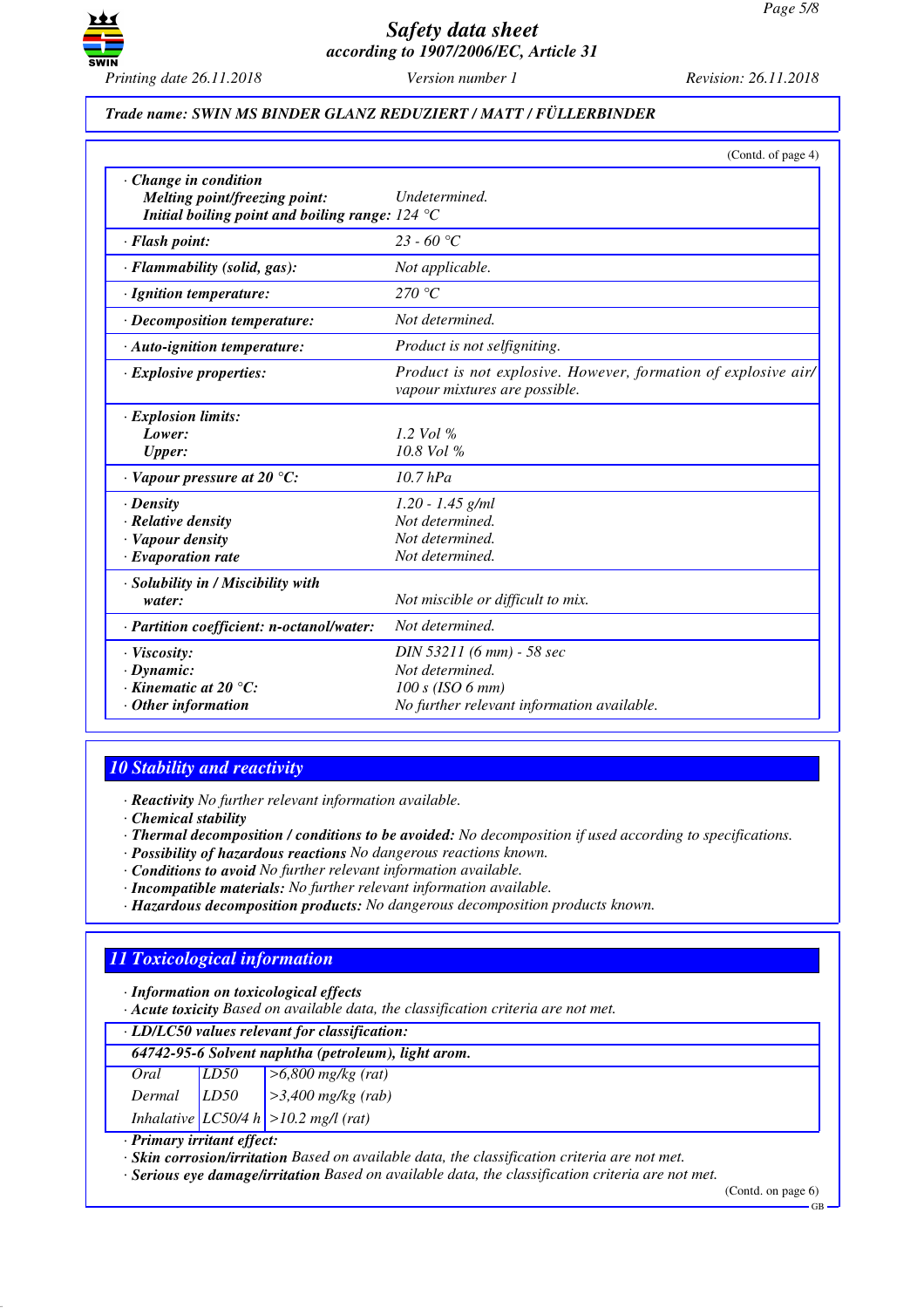

(Contd. of page 5)

*Trade name: SWIN MS BINDER GLANZ REDUZIERT / MATT / FÜLLERBINDER*

- *· Respiratory or skin sensitisation Based on available data, the classification criteria are not met.*
- *· CMR effects (carcinogenity, mutagenicity and toxicity for reproduction)*
- *· Germ cell mutagenicity Based on available data, the classification criteria are not met.*
- *· Carcinogenicity Based on available data, the classification criteria are not met.*
- *· Reproductive toxicity Based on available data, the classification criteria are not met.*
- *· STOT-single exposure Based on available data, the classification criteria are not met.*
- *· STOT-repeated exposure Based on available data, the classification criteria are not met.*
- *· Aspiration hazard Based on available data, the classification criteria are not met.*

# *12 Ecological information*

- *· Toxicity*
- *· Aquatic toxicity: No further relevant information available.*
- *· Persistence and degradability No further relevant information available.*
- *· Behaviour in environmental systems:*
- *· Bioaccumulative potential No further relevant information available.*
- *· Mobility in soil No further relevant information available.*
- *· Ecotoxical effects:*
- *· Remark: Harmful to fish*
- *· Additional ecological information:*
- *· General notes:*

*Water hazard class 2 (German Regulation) (Self-assessment): hazardous for water Do not allow product to reach ground water, water course or sewage system.*

- *Harmful to aquatic organisms*
- *· Results of PBT and vPvB assessment*
- *· PBT: Not applicable.*
- *· vPvB: Not applicable.*
- *· Other adverse effects No further relevant information available.*

# *13 Disposal considerations*

- *· Waste treatment methods*
- *· Recommendation*

*Must not be disposed together with household garbage. Do not allow product to reach sewage system.*

|          | $\cdot$ European waste catalogue                                                                                                                                                  |
|----------|-----------------------------------------------------------------------------------------------------------------------------------------------------------------------------------|
|          | 08 00 00 WASTES FROM THE MANUFACTURE, FORMULATION, SUPPLY AND USE (MFSU) OF<br>COATINGS (PAINTS, VARNISHES AND VITREOUS ENAMELS), ADHESIVES, SEALANTS<br><b>AND PRINTING INKS</b> |
| 08 01 00 | wastes from MFSU and removal of paint and varnish                                                                                                                                 |
|          | 08 01 $11*$ waste paint and varnish containing organic solvents or other dangerous substances                                                                                     |

*· Uncleaned packaging:*

*15 00 00: WASTE PACKAGING; ABSORBENTS, WIPING CLOTHS, FILTER MATERIALS AND PROTECTIVE CLOTHING NOT OTHERWISE SPECIFIED*

*15 01 00: packaging (including separately collected municipal packaging waste)*

*15 01 10\*: packaging containing residues of or contaminated by dangerous substances*

*· Recommendation: Disposal must be made according to official regulations.*

#### *14 Transport information*

- *· UN-Number*
- *· ADR, ADN, IMDG not regulated*

*· IATA UN1263*

(Contd. on page 7)

GB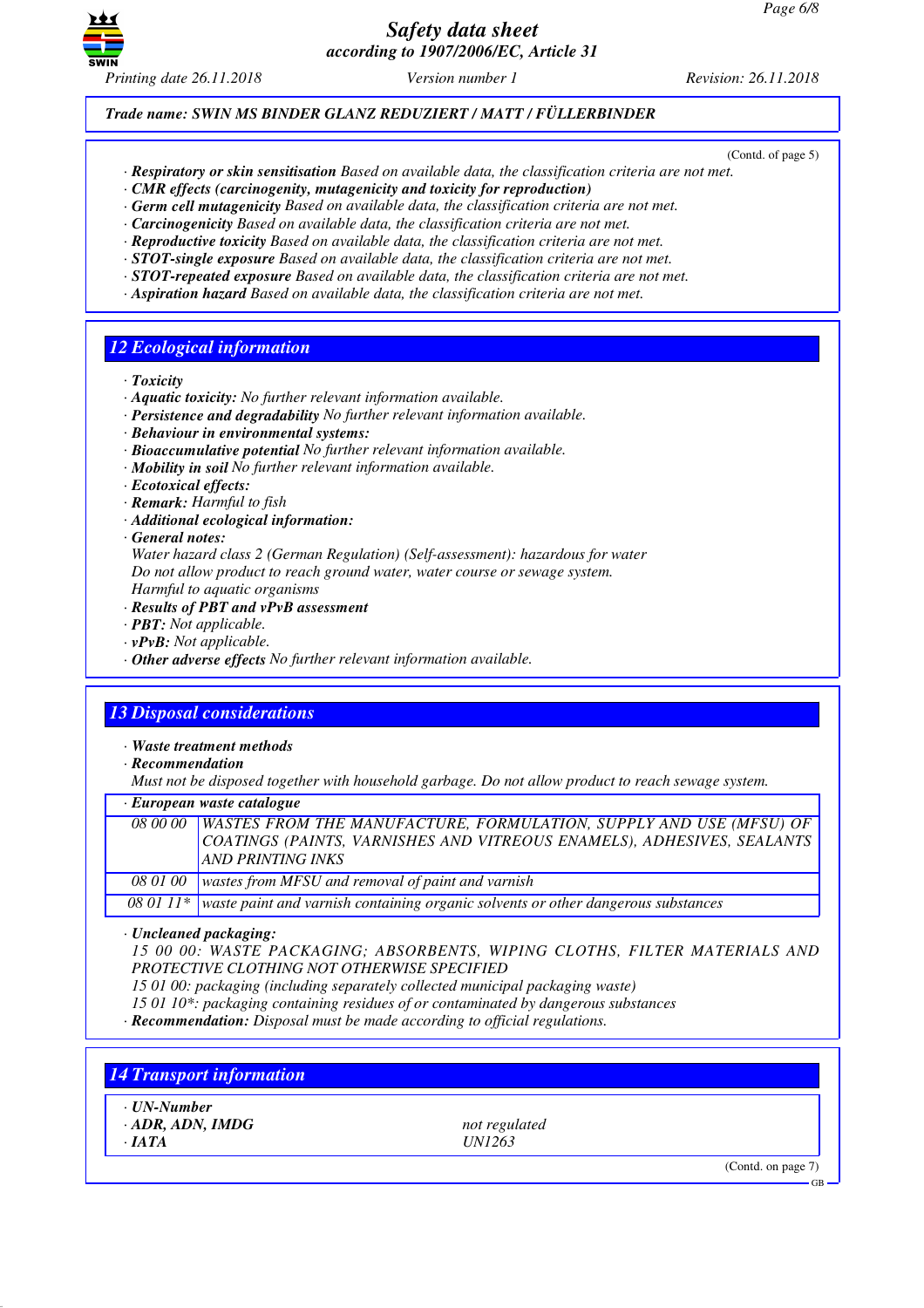

#### *Trade name: SWIN MS BINDER GLANZ REDUZIERT / MATT / FÜLLERBINDER*

|                                                                           | (Contd. of page 6)                                                                      |
|---------------------------------------------------------------------------|-----------------------------------------------------------------------------------------|
| $\cdot$ UN proper shipping name<br>$\cdot$ ADR, ADN, IMDG<br>$\cdot$ IATA | not regulated<br><b>PAINT</b>                                                           |
| · Transport hazard class(es)                                              |                                                                                         |
| $\cdot$ ADR, ADN, IMDG<br>$\cdot$ Class                                   | not regulated                                                                           |
| $\cdot$ IATA                                                              |                                                                                         |
|                                                                           |                                                                                         |
| $\cdot$ Class                                                             | 3 Flammable liquids.                                                                    |
| $\cdot$ Label                                                             | $\mathfrak{Z}$                                                                          |
| · Packing group                                                           |                                                                                         |
| $\cdot$ ADR, IMDG                                                         | not regulated                                                                           |
| ·IATA                                                                     | III                                                                                     |
| · Environmental hazards:<br>· Marine pollutant:                           | N <sub>O</sub>                                                                          |
|                                                                           |                                                                                         |
| · Special precautions for user                                            | Not applicable.                                                                         |
| · Transport in bulk according to Annex II of Marpol<br>and the IBC Code   | Not applicable.                                                                         |
| · Transport/Additional information:                                       |                                                                                         |
| $.$ ADR<br>$\cdot$ Remarks:                                               | No dangerous goods in containers of 450 litres max.<br>capacity acc. to ADR 2.2.3.1.5.1 |
| $\cdot$ IMDG<br>· Remarks:                                                | No dangerous goods in containers of 30 litres max.<br>capacitiy acc. to IMDG 2.2.3.1.5  |
| · UN "Model Regulation":                                                  | not regulated                                                                           |
|                                                                           |                                                                                         |

#### *15 Regulatory information*

*· Safety, health and environmental regulations/legislation specific for the substance or mixture*

- *· REGULATION (EC) No 1907/2006 ANNEX XVII Conditions of restriction: 3*
- *· Chemical safety assessment: A Chemical Safety Assessment has not been carried out.*

# *16 Other information*

*This information is based on our present knowledge. However, this shall not constitute a guarantee for any specific product features and shall not establish a legally valid contractual relationship.*

*· Relevant phrases*

*H226 Flammable liquid and vapour. H304 May be fatal if swallowed and enters airways. H312 Harmful in contact with skin. H315 Causes skin irritation. H319 Causes serious eye irritation. H332 Harmful if inhaled. H335 May cause respiratory irritation. H336 May cause drowsiness or dizziness.*

(Contd. on page 8)

GB